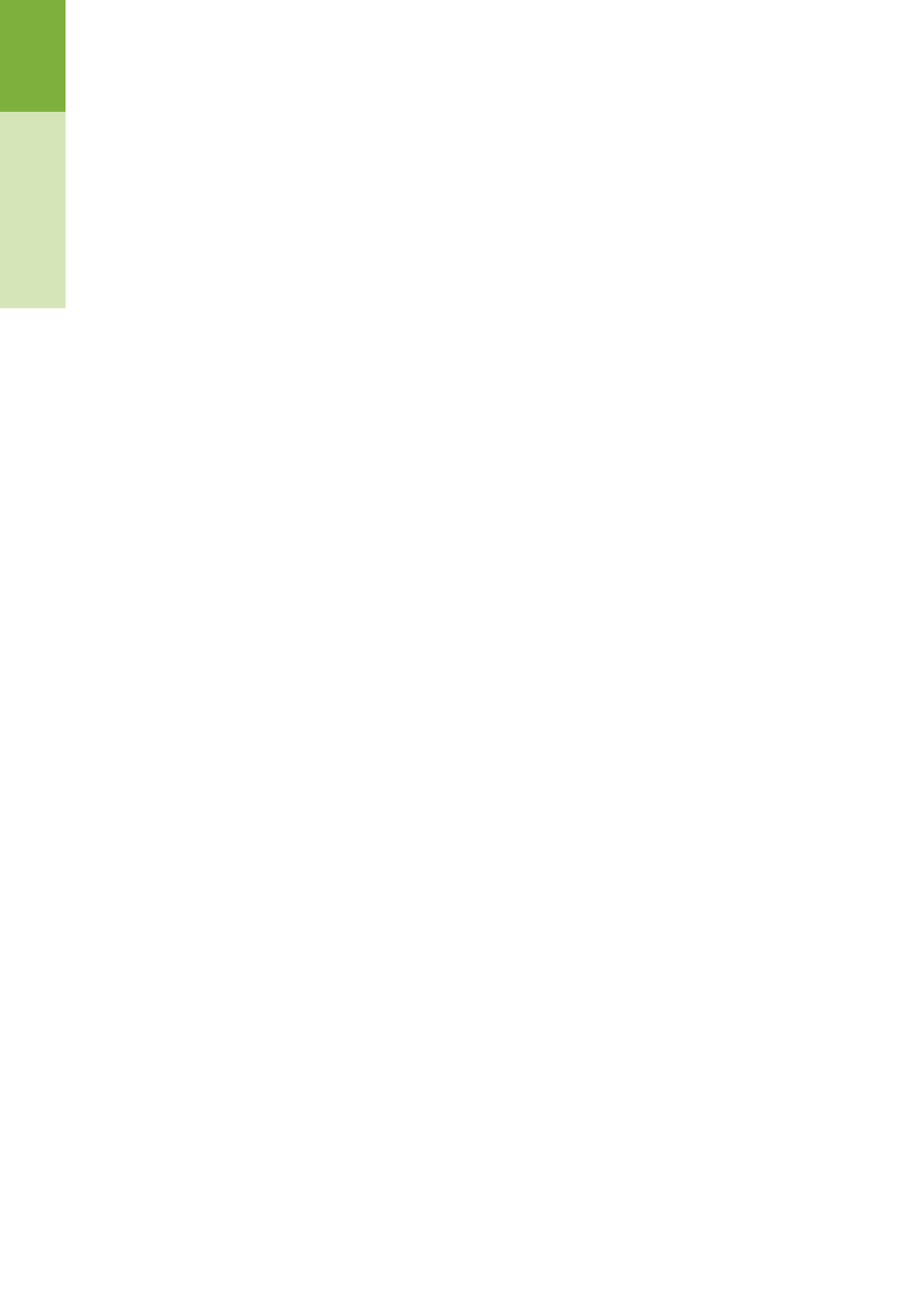**Climate variability has always been an important driver of human activity. Throughout history, periodic droughts, floods, heat waves, cold snaps and storms have destroyed crops and communities. Longer term warming or cooling trends have forced settlements and entire civilizations to migrate or allowed them to expand.**

Today, the need to adapt to seasonal, yearly and multi-decadal climate variations has been joined by the challenge of long-term climate change. Fortunately, scientific advances increasingly allow us to anticipate and even predict the future climate. Our understanding of the climate system continues to improve and is already robust enough to guide how we can prepare for tomorrow's climate. It is therefore possible now to provide information that governments, organizations and individuals can use to manage climate risks and opportunities.

A growing number of countries are establishing capabilities for offering national climate services. They are building on their experience in providing weather and climate information to create services that can customize this information and target it to specific users. In this way, climate services make it possible to incorporate science-based climate information and prediction into planning, policy and practice to achieve real benefits for society. This is needed because the challenges facing humanity today are increasingly complex, interconnected and related to climate.

To assure the provision of actionable climate information in all countries, governments and organizations are working together to build the Global Framework for Climate Services (GFCS). This United Nations-wide initiative, which is currently led by the World Meteorological Organization, also engages relevant partners and stakeholders from outside the UN system. This is because climate services are cross-cutting and require expertise not only in weather and climate but in a wide range of disciplines and domains in order to fully respond to users' needs.

Implementing GFCS at the national level would likely follow an approach similar to the one taken at the international level: many different government agencies, together with civil society, collaborating closely to develop and use the climate services needed to manage the risks and opportunities of climate variability and climate change.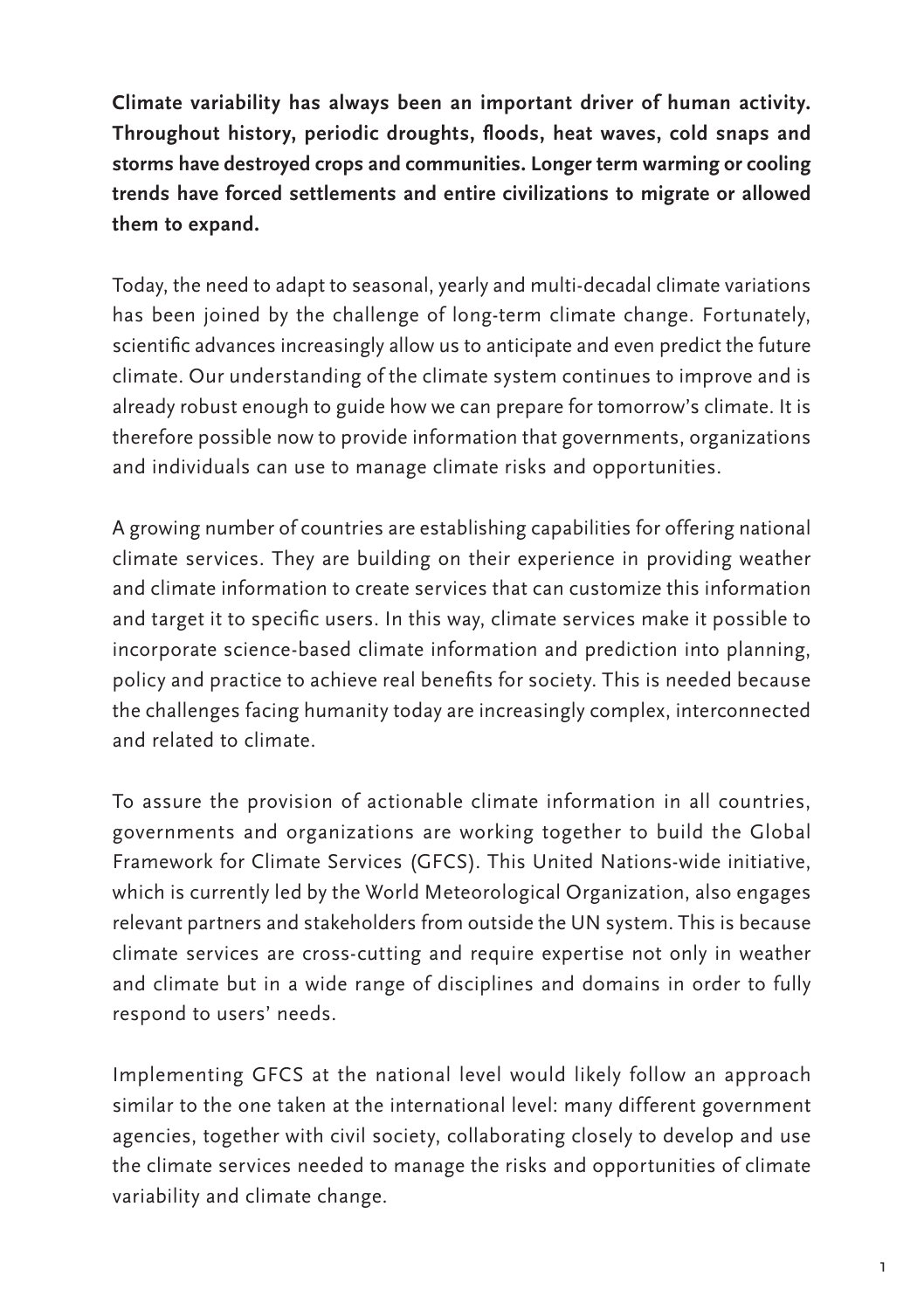To assist the providers and users of climate services to make the case for GFCS within their own governments and to build an interagency "GFCS country team", this brief brochure provides answers to nine Frequently Asked Questions that have been addressed to the WMO Secretariat.

## **1. What is the Global Framework for Climate Services and what will it accomplish?**

The GFCS is a global partnership of governments and organizations that produce and use climate information and services. It seeks to enable researchers and the producers and users of information to join forces to improve the quality and quantity of climate services worldwide, particularly in developing countries.

The GFCS seeks to build on continued improvements in climate forecasts and climate change scenarios to expand access to the best available climate data and information. Policymakers, planners, investors and vulnerable communities need climate information in user-friendly formats so that they can prepare for expected trends and changes. They need good-quality data from national and international databases on temperature, rainfall, wind, soil moisture and ocean conditions. They also need long-term historical averages of these parameters as well as maps, risk and vulnerability analyses, assessments, and long-term projections and scenarios.

Depending on the user's needs, these data and information products may be combined with non-climate data, such as agricultural production, health trends, population distributions in high-risk areas, road and infrastructure maps for the delivery of goods, and other socio-economic variables. The aim is to support efforts to prepare for new climate conditions and adapt to their impact on water supplies, health risks, extreme events, farm productivity, infrastructure placement, and so forth.

Expanding the production, distribution and use of relevant and up-to-date climate information can best be achieved by pooling expertise and resources through international cooperation. UN agencies, regional institutions, national governments and researchers will work together through the GFCS to disseminate data, information, services and best practices. This collaboration will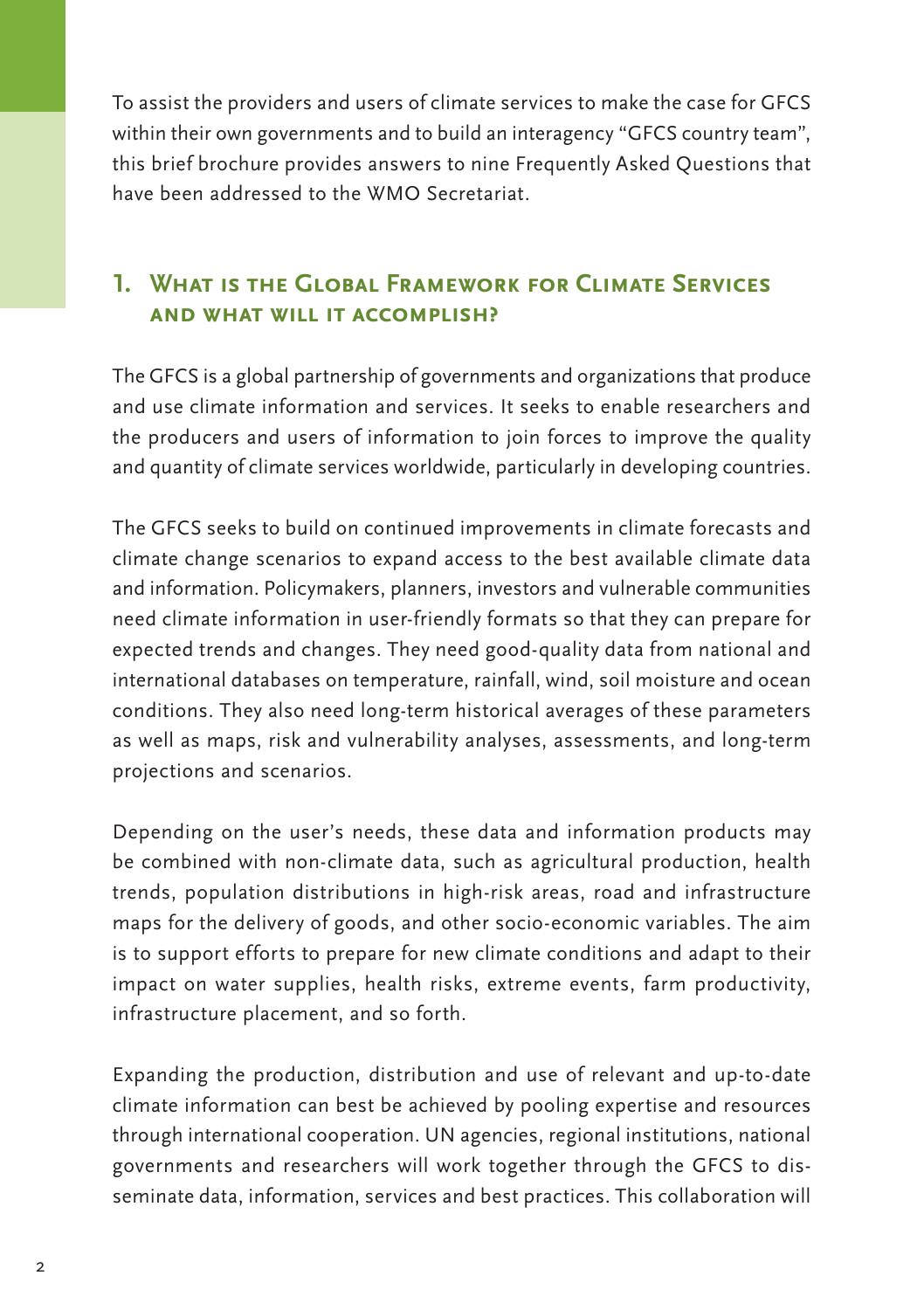build greater capacity in countries for managing the risks and opportunities of climate variability and change and for adapting to climate change.

The GFCS implementation plan, to be adopted by the World Meteorological Congress this October, will guide development of the information resources that are so urgently needed for building climate resilience and preparing adaptation plans. According to the draft plan, over the next two years GFCS will carry out a series of priority projects that will create partnerships and build trust with users. It will identify the demand for climate services and ensure that this demand is met through access to scientific information. It will start with the four priority sectors of health, water, food security and agriculture, and disaster risk reduction. Within six years, GFCS aims to have facilitated access to improved climate services around the world; within 10 years, services will have been provided to all climate-sensitive sectors.

The results will be an effective global partnership for identifying and meeting user needs for climate information; the effective application of climate observations, socio-economic data, models and predictions to solving national, regional and global problems; a system for transforming data into information products and services to inform decision making; and increased capacity around the world for producing and using climate services.

### **2. Who is driving the development of the GFCS?**

Because climate services are a global public good, the development of the GFCS is being driven by the world's governments. For decades governments have been working together to establish scientific programmes, operational agencies and international conventions to address the diverse challenges of climate. GFCS marks a critical next step in this process. In 2009, Heads of State and Government, Ministers, and Heads of Delegations of over 150 countries and 70 organizations unanimously decided at the World Climate Conference - 3 to establish the GFCS in order to better serve society's needs for accurate and timely information on climate variability and change.

The central forum now for governments to discuss GFCS is the World Meteorological Congress and its subsidiary bodies. A number of United Nations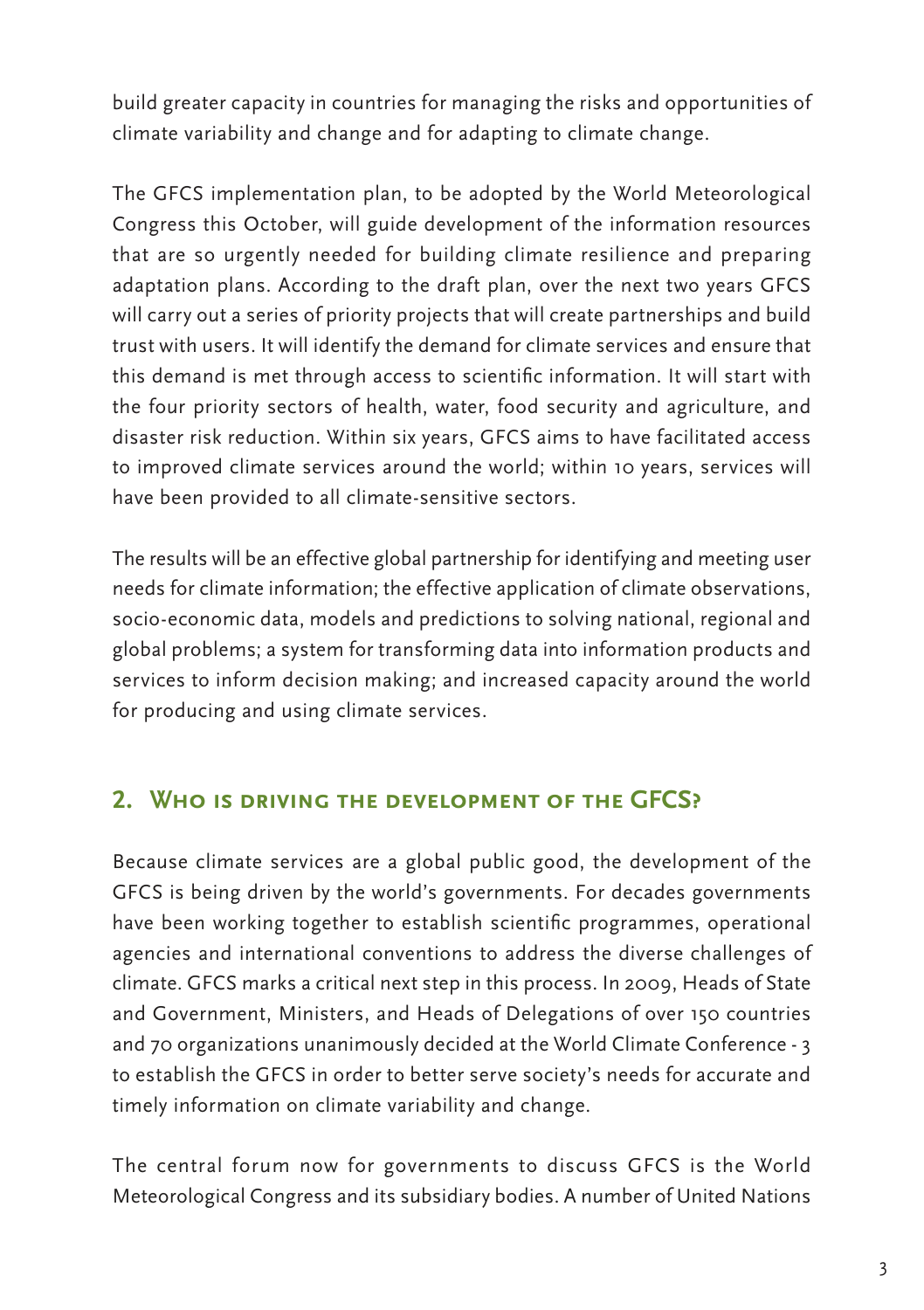agencies are fully engaged in the GFCS under the banner of "The UN System Delivering as One on Climate Knowledge."

Given the experience and expertise that many national agencies and organizations have developed in providing information, forecasts and services that are relevant to climate adaptation and response, these institutions clearly have a key role to play in guiding the GFCS.

### **3. Which nations and entities stand to benefit most from the GFCS?**

Every country is vulnerable to climate variability and change, so all countries will benefit from high-quality climate information that is prepared and delivered to meet users' needs. Of course, some countries are more vulnerable than others due to their limited national capacities, their markedly volatile or difficult climate, or both. African countries, lesser developed countries, small island developing states and land-locked countries will draw particular benefit from GFCS and its associated capacity development activities.

Developing countries that experience dramatic climate variability urgently need to improve their capacity to respond to extreme events such as storms and floods as well as to longer term trends such as drought and heat waves. Through GFCS they will gain improved access to targeted and relevant data, information, best practices, and capacity building.

Countries that already struggle with climate variability tend to be particularly vulnerable to climate change. The adaptation strategies and emergency response services required for climate variability will often be essential for climate change. This is equally true for the types of data and information systems that will be required. GFCS will facilitate national efforts to address climate variability and climate change simultaneously and to integrate climate adaptation activities into sustainable development strategies.

At the same time, GFCS will benefit developed countries that already have a strong national response capacity. It will provide them with a forum for sharing data and best practices. Climate patterns do not respect political boundaries,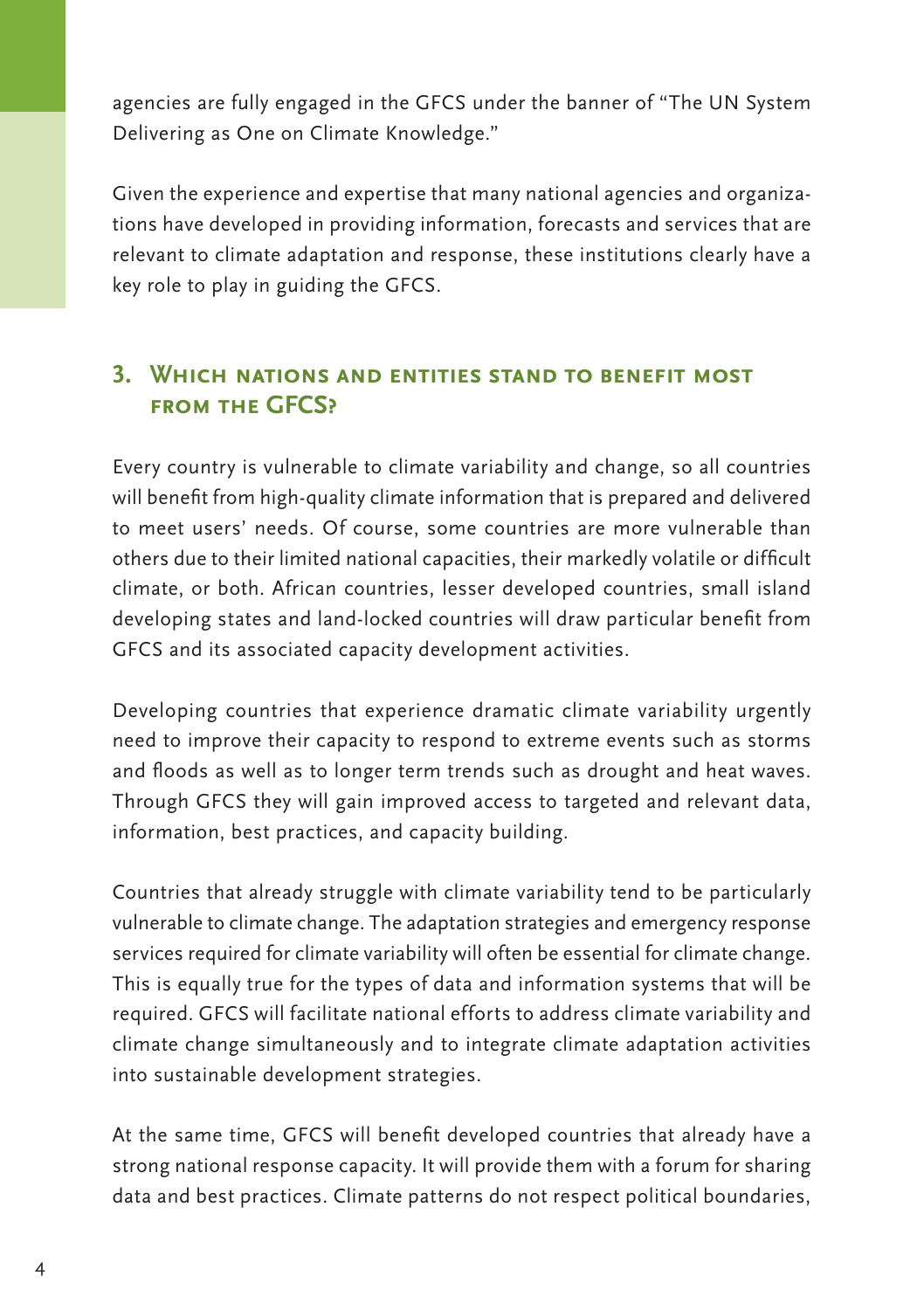and GFCS will facilitate cross-border and regional collaboration on adaptation activities. GFCS could also provide useful insights for ensuring that climate adaptation is incorporated into development assistance programmes.

Many government agencies and organizations will find their institutional mandates and capabilities strengthened through their engagement with GFCS. They will benefit from new partnerships, improved access to data and resources, and expanded opportunities to contribute to critical national issues that are cross-cutting and linked to sustainable development.

## **4. Which national entities should be informed or involved?**

To launch the development of GFCS at the international level, the World Climate Conference - 3 succeeded in obtaining buy-in at the highest possible political level by engaging Heads of State and Government and Ministers. Expanding and maintaining this high-level political commitment is essential at the national level for building the necessary collaboration across government ministries.

This collaboration can be orchestrated through a Framework for Climate Service at the National Level. To help build and facilitate this Framework, government agencies with a potential to contribute to climate services should consider informing and involving all relevant ministries, such as those responsible for agriculture, water, environment, health, and foreign affairs. Contacts at both the leadership and working levels, through personal visits and workshops, should be initiated as soon as possible. Many contributors to and users of GFCS will be non-governmental entities, including universities, NGOs, and the media. These various contributors will have an important role both in providing information and in ensuring that services are appropriate for, and delivered to, the user communities with which they already work.

As this list of potential partners reveals, there is almost no limit to the number and kinds of national entities that could be engaged in GFCS. Setting priorities on which ones to focus on first is clearly essential. The choices could, if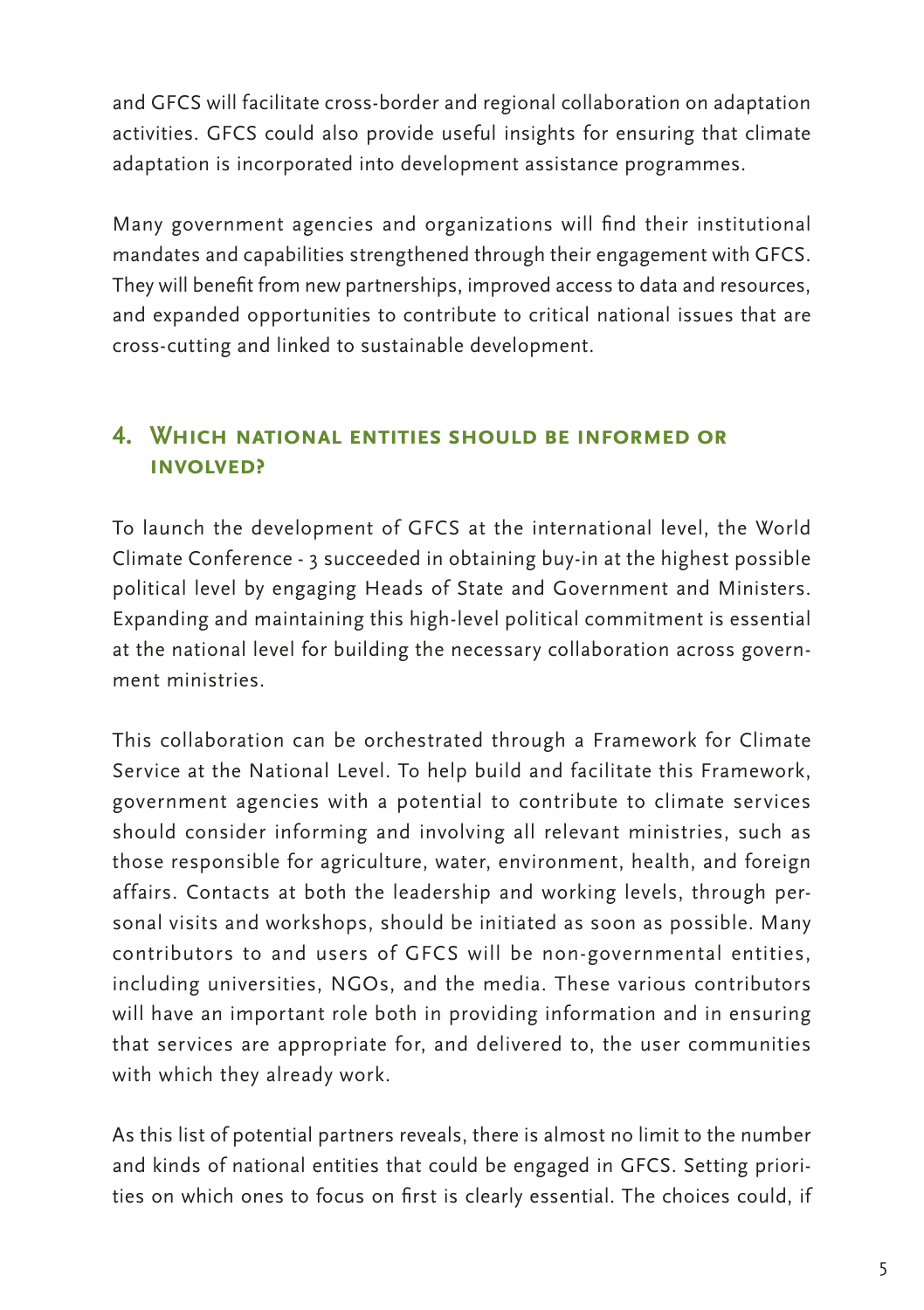appropriate, be driven by the four GFCS priority areas of water management, disaster reduction, agriculture and health, taking due account of national priorities and policies, especially those for sustainable development and climate adaptation and mitigation.

## **5. What specific benefits can countries capture from participation in GFCS?**

GFCS will produce a wide range of social, economic and environmental benefits. It will build on existing investments in climate observation systems and scientific research in order to produce practical information for decision making. During the first several years, GFCS will generate most of its benefits in the priority sectors of disaster risk, food security, health and water. Just a few examples of the specific benefits that could be realized include:

- Major infrastructure projects, such as water reservoirs, bridges, towns and factories, are normally expected to last for decades or longer. By anticipating future climate conditions, developers can ensure that their projects remain well suited to changes in water supplies, extreme events, and other variables shaped by climate.
- Climate information can assist water resource managers to improve their operational planning, including the allocation of supplies in the short term and the development of infrastructure needed over the long term.
- A better understanding of likely changes in the intensity and frequency of droughts or floods can guide investments in maintaining irrigation canals, building water storage towers, afforesting or reforesting hydrological basins, and so forth.
- **π** As the climate evolves and the timing of the seasons changes, the calendar for planting and harvesting crops will change. Better climate information will make it possible to time interventions and investments more precisely, thus boosting agricultural productivity. It can also be used to monitor and predict year-to-year variations in productivity and thus serve as an early warning system for potential food shortages.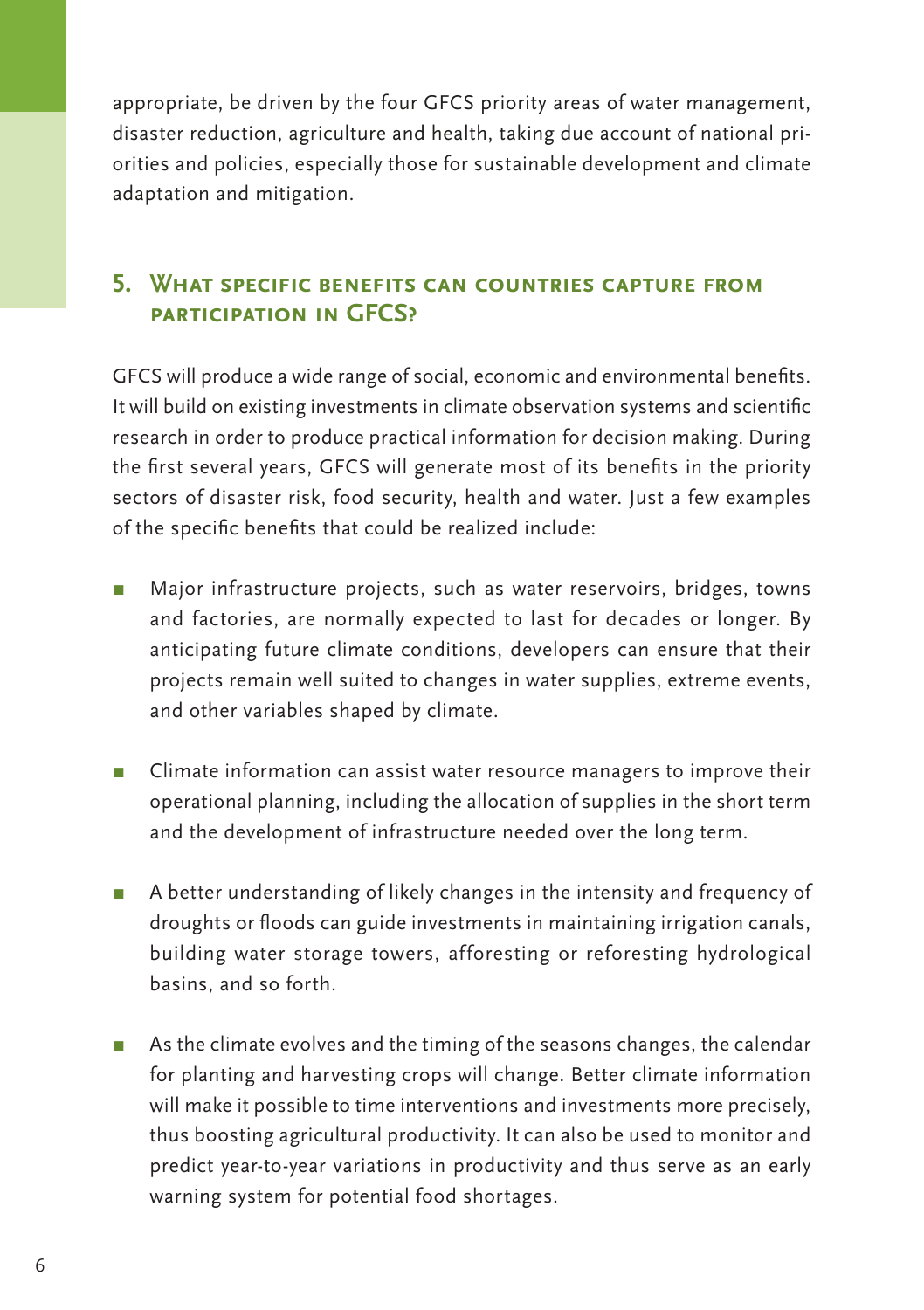- π The spread of infectious diseases such as diarrhea and malaria and of many water-borne diseases can be strongly influenced by climate. By combining climate and weather information with socio-economic data, health providers can more effectively organize vaccination campaigns and other interventions.
- As the pattern of extreme events changes, good forecasts can provide early warning of potential hazards. They can also be used to minimize vulnerability by improving land-use planning, for example to reduce exposure to land slides or to sea-level rise.
- More accurate evaluations of how climate risks and impacts will evolve could also help insurance markets to correctly price the risks posed by extreme events, sea-level rise, and wildfires, thus supporting disaster risk management and helping to ensure that insurance continues to be available.
- Looking beyond the four priority sectors, climate has a significant impact on energy demand. More accurate estimates of energy supply and demand will make it possible to anticipate future energy use and ensure that there is sufficient supply, including from renewable sources, as climate services can also be used for evaluating the longer term potential of wind and solar energy.

#### **6. What might be expected of my country?**

All countries are encouraged to promote climate services actively, both domestically and internationally, and to help shape the development of GFCS to ensure that GFCS meets their needs and those of the international community.

Developed countries with good capacity in climate services can share and disseminate data, expertise, and best practices. They can provide advice and assistance to other countries that are committed to establishing and sustaining their own national climate services. They are invited to strengthen their bilateral partnerships and, where feasible, to contribute in-kind and financial support.

Developing countries are encouraged to leverage their internal capacities and to build partnerships between government agencies and other institutions.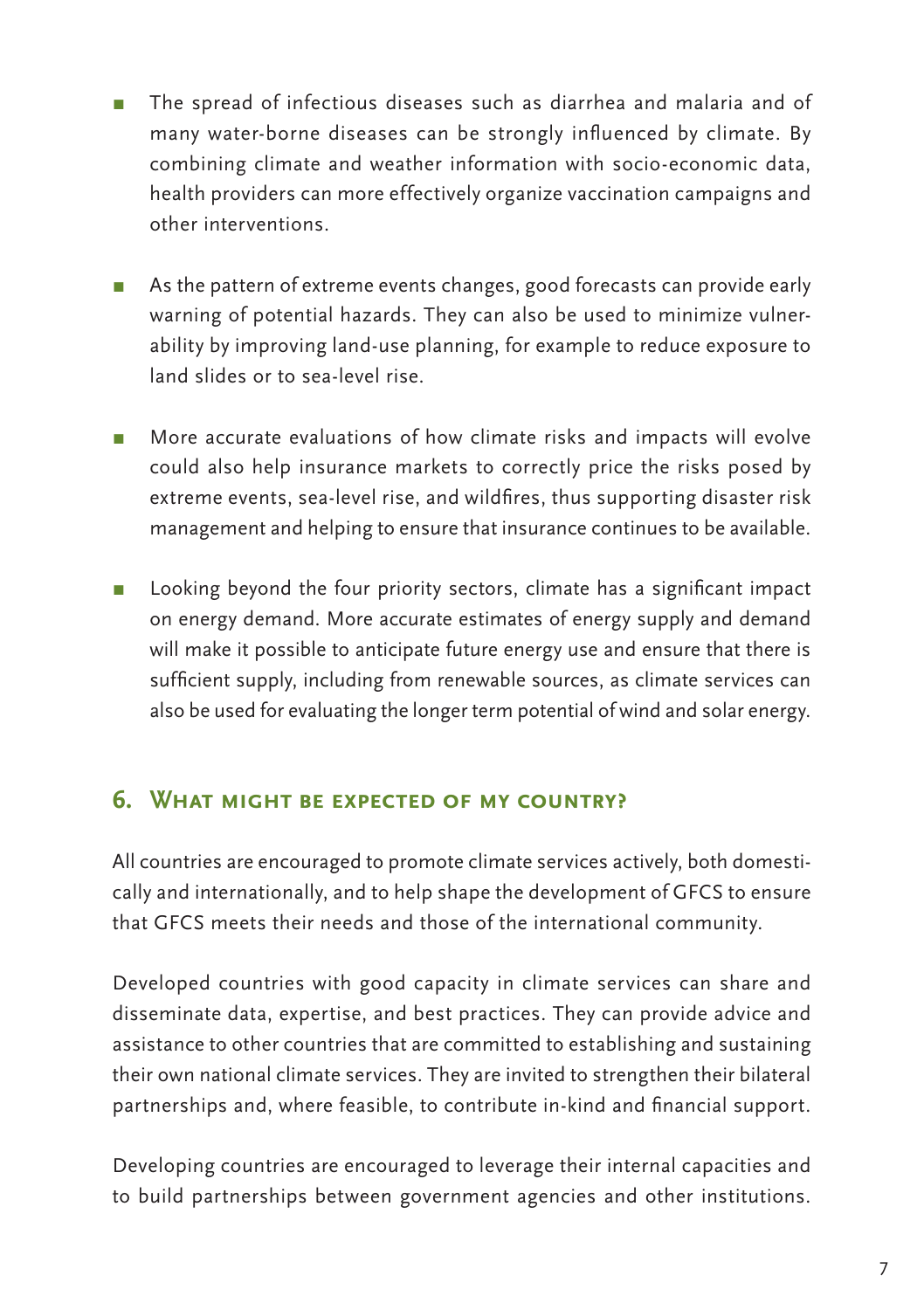It is recommended that they integrate GFCS activities into their sustainable development strategies and projects as well as their National Adaptation Programme of Action (NAPAs).

Where feasible, countries are also encouraged to report to the World Meteorological Congress and other UN forums on their GFCS-related activities, to provide experts and expertise to GFCS projects and activities, to serve on the future GFCS Intergovernmental Board, and to contribute staff to the GFCS secretariat.

## **7. How should the providers and users of climate services seek to influence GFCS?**

To be successful, GFCS needs to be fully country driven. Governments can influence GFCS by commenting on the draft Implementation Plan and then participating actively in the debate at the Extraordinary Session of the WMO Congress in October as well as at the Users Conference that will immediately precede it. In this way, they will not only ensure that GFCS meets their own particular national needs, but they will help to make GFCS more relevant and effective for all countries.

Just as Heads of State and Government and Ministers played a key role at WCC – 3 in launching work on GFCS, their engagement in the Extraordinary Congress would make an enormous difference in advancing its implementation. The decisions at Congress are of political importance because they will shape the national commitments and benefits that GFCS will generate. Coming just a month before the annual conference of the UNFCCC, and less than a year before the launches of the IPCC's Fifth Assessment Report begin, the Extraordinary Congress coincides with an important period on the international climate calendar.

#### **8. What is the current status of the GFCS?**

Following WCC - 3, a High-level Task Force of independent advisors submitted a report outlining the components of the Framework and options for governance. This report assisted the World Meteorological Congress to decide at its May 2011 session on a way forward for establishing the GFCS. In particular,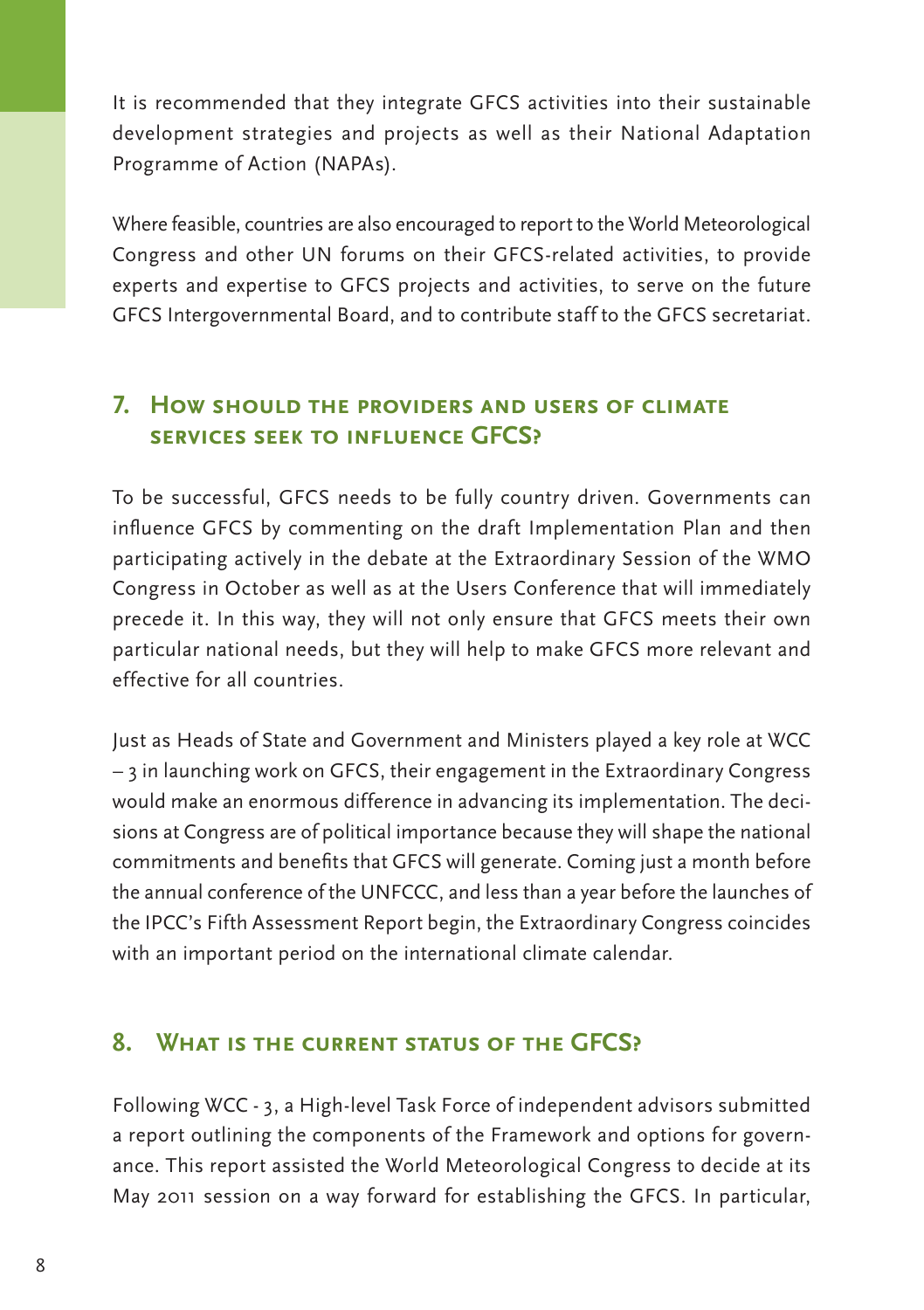the Congress tasked the WMO Executive Council with producing a detailed GFCS implementation plan. The Executive Council set up an Executive Council Task Team to be in charge of supervising the drafting team and overseeing an extensive consultation process with Members, partners and other interested parties. The revised draft of this plan, which addresses principles, activities and governance, was distributed to governments and experts in August 2012.

#### **9. What are the key dates and decisions points ahead?**

WMO's first-ever Extraordinary Session of Congress will be held from 29 to 31 October 2012 to decide upon the adoption of the GFCS implementation plan and governance structure; this may include establishing an Intergovernmental Board for overseeing GFCS implementation as well as a GFCS Secretariat. The Congress will be preceded by a Users Conference on 26-27 October that will give governments and other users of GFCS an opportunity to explore issues in greater detail.

Looking beyond the 2012 Extraordinary Congress:

- π By end-2013, governments are to complete an organization-building phase. The Intergovernmental Board will establish the necessary management and executive (technical) committee structures as well as programs to undertake immediate implementation priorities.
- π By end-2017, GFCS is expected to facilitate access to improved climate services globally in four priority sectors (agriculture, disaster risk reduction, health and water). Active technical committees for each component and an active communications program will be established. At least five United Nations entities will be involved, and GFCS will participate in at least US\$ 150 million of climate-related development projects. A mid-term review of the implementation of the Framework will be completed.
- By end-2021, GFCS will have facilitated access to improved climate services globally across all climate sensitive sectors. At least eight United Nations entities will be involved, and GFCS will participate in at least US\$ 250 million of climate-related development projects.